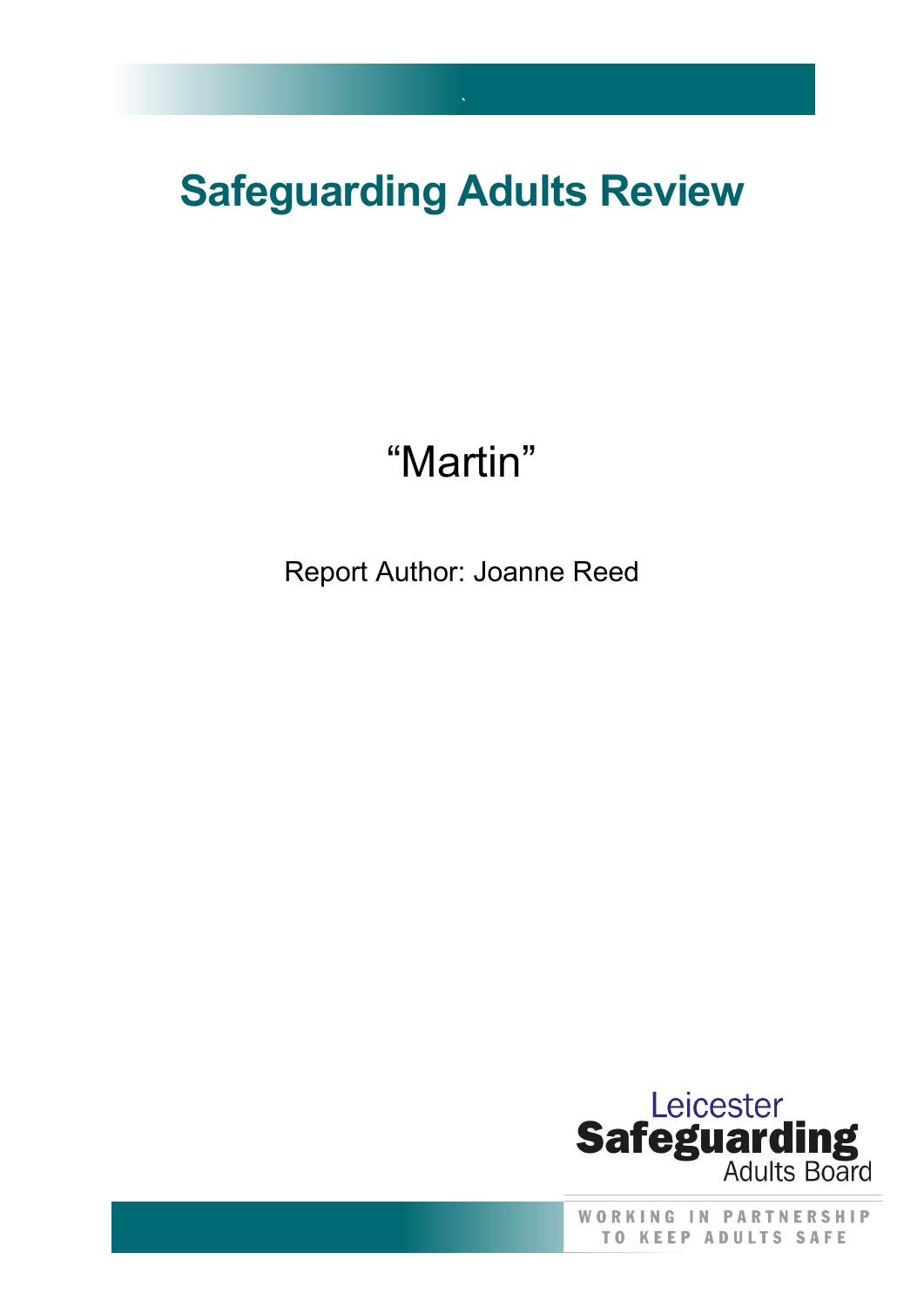## **Contents**

### <span id="page-1-0"></span>**Version Control**

| <b>Version</b> | <b>Version Control</b>                            | <b>Date</b>      |
|----------------|---------------------------------------------------|------------------|
|                | Joanne Reed, Leicester Safeguarding Board Officer | February 2020    |
| 2.             | Joanne Reed, Leicester Safeguarding Board Officer | <b>July 2020</b> |
| 3.             | Joanne Reed, Leicester Safeguarding Board Officer | October 2020     |
| -4.            | Joanne Reed, Leicester Safeguarding Board Officer | November 2020    |
| 5.             | Joanne Reed, Leicester Safeguarding Board Officer | April 2021       |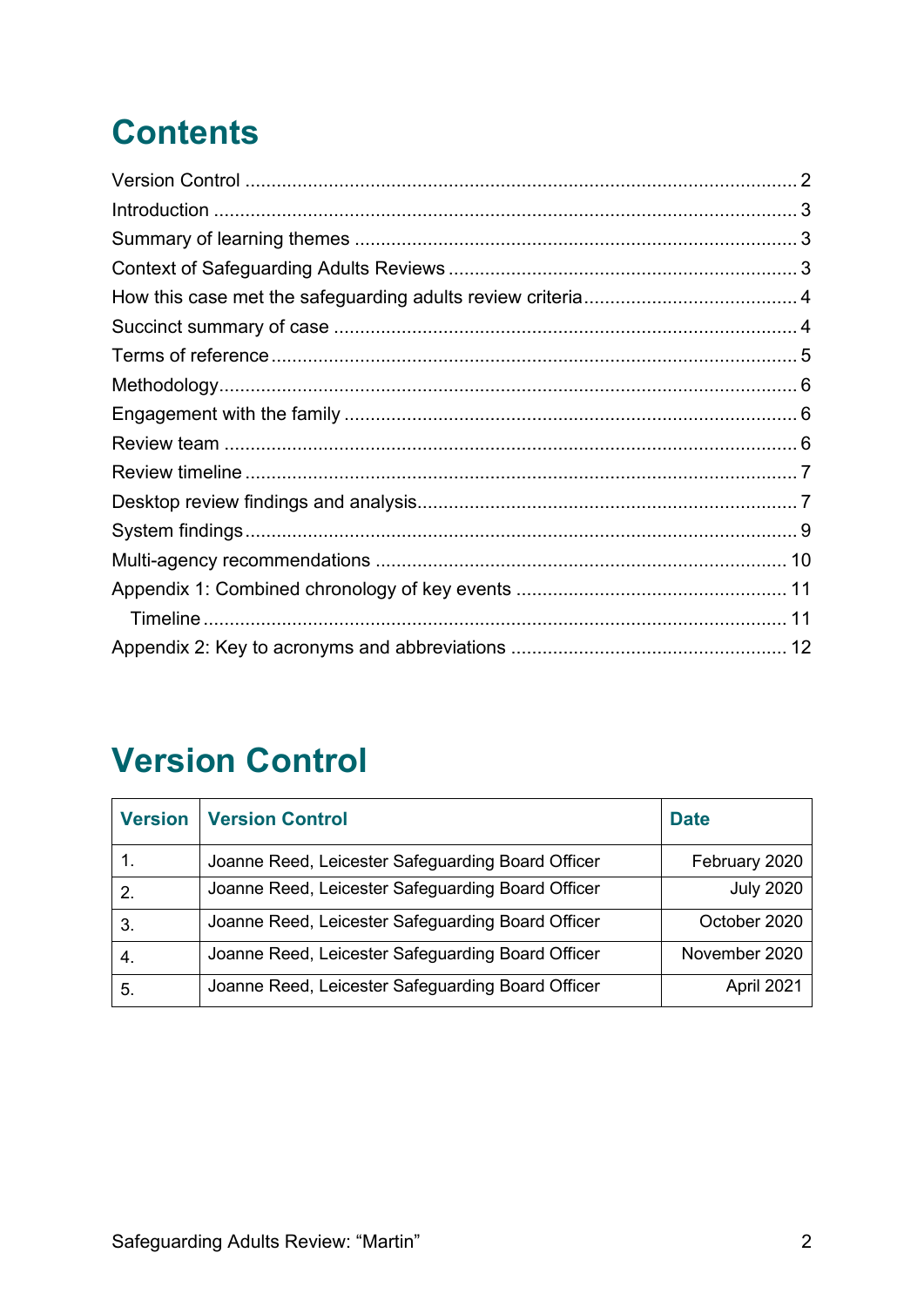### <span id="page-2-0"></span>**Introduction**

In November 2019, Martin (a pseudonym has been used to protect anonymity) was discovered, deceased, in a park in Leicester.

There is no indication that Martin's death resulted from abuse or neglect and there was no requirement under the Care Act 2014 to undertake a review of this case. Nonetheless, Leicester Safeguarding Adults Board (SAB) chose to undertake this review. It was thought that a review of Martin's circumstances prior to his death, focused on access to rehabilitation services after detoxification where there are pending criminal justice proceedings, would provide useful insights for future practise. By promoting effective learning and improvement action, Leicester Safeguarding Adults Board (LSAB), aims to prevent future deaths or serious harm occurring.

#### <span id="page-2-1"></span>**Summary of learning themes**

This review explores a number of themes that emerged from the analysis of organisational involvement with Martin:

- Access to alcohol and substance misuse rehabilitation when criminal justice proceedings are pending
- Agency engagement with the Vulnerable Adult Risk Management (VARM) process
- Communication between organisations

### <span id="page-2-2"></span>**Context of Safeguarding Adults Reviews**

One of the core duties of a Safeguarding Adults Board (SAB), under Section 44 of the Care Act 2014, is to review cases in its area (in this instance, Leicester) where an adult with needs for care and support (whether or not the Local Authority was meeting these needs):

- has died and the death resulted from abuse and neglect, or
- is alive and the SAB knows or suspects that they have experienced serious abuse or neglect

Importantly, Safeguarding Adults Reviews (SARs) are about how agencies worked together to safeguard adults; they are in their nature multi-agency reviews. For a review to be mandatory in legislation, there must be reasonable cause for concern about how the SAB, its members, or others with relevant functions worked together to safeguard the adult.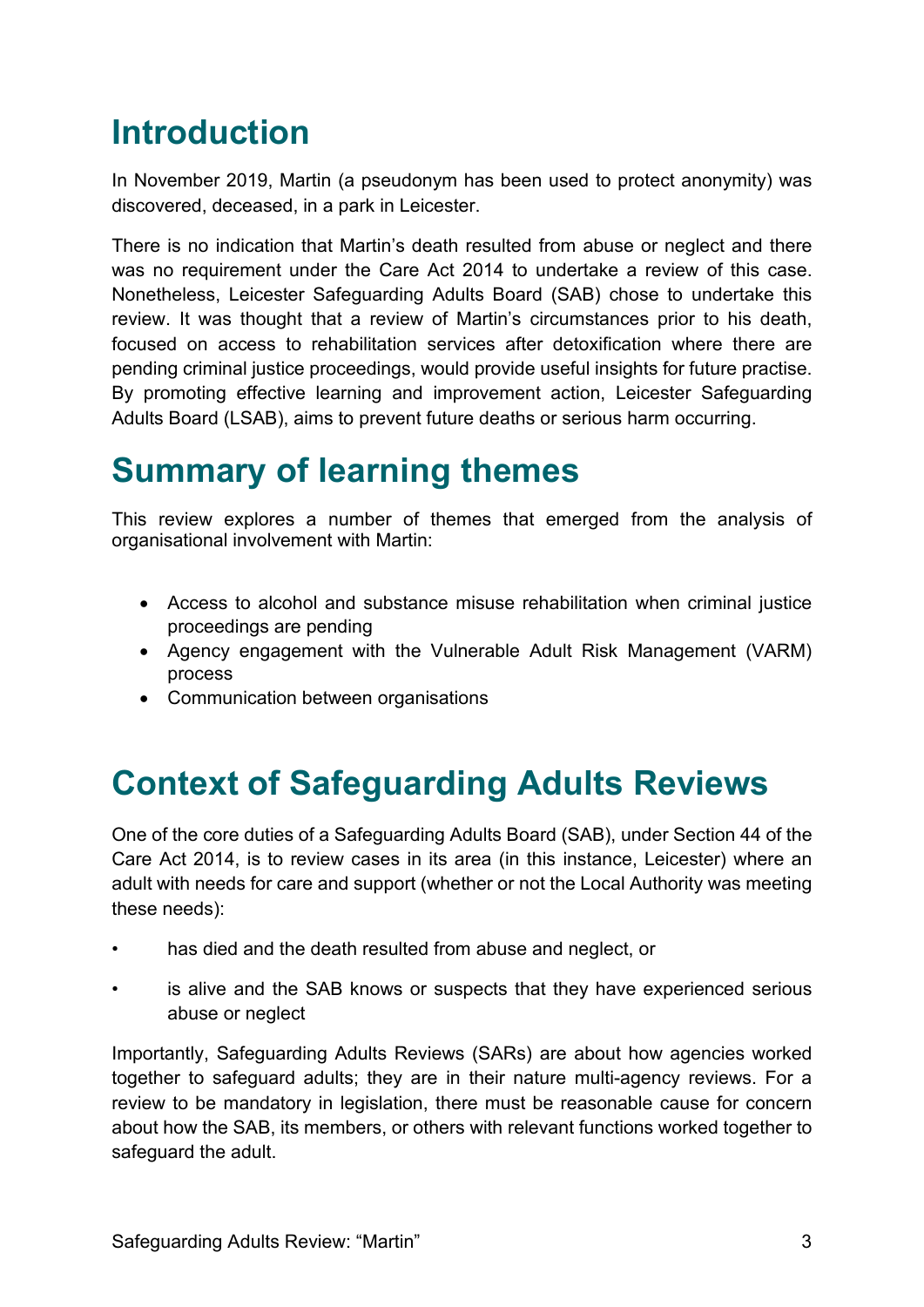#### <span id="page-3-0"></span>**How this case met the safeguarding adults review criteria**

It was the view of Leicester SAB's Review Subgroup and Independent Chair that, at the time of commissioning this review, the case did not meet the criteria for a mandatory Safeguarding Adults Review (SAR) under the Care Act 2014. However, it was agreed that there may be useful learning for the safeguarding partnership and therefore a SAR was commissioned under Section 44(4) of the Care Act 2014, which allows for a non-mandatory SAR to be undertaken in the following circumstances:

'An SAB may arrange for there to be a review of any other case involving an adult in its area with needs for care and support (whether or not the local authority has been meeting any of those needs).'

At the time of commissioning the review, the partnership asked that the review focus on the following:

• to look specifically at the relevant policy for agencies in respect of access to rehabilitation services when there are ongoing criminal justice proceedings.

## <span id="page-3-1"></span>**Succinct summary of case**

Leicester Safeguarding Adults Board (SAB) initiated this Safeguarding Adults Review (SAR) in March 2020. It followed the police being called out to a local park by East Midlands Ambulance Service where the body of a man in his thirties, Martin, had been found by a park warden and a member of the public. There were no suspicious circumstances.

Martin was alcohol dependent and his consumption had escalated, with professionals considering that it had become high risk. Martin was receiving support from a specialist alcohol and substance misuse provider and adult social care at the local authority had become involved to enable Martin to access rehabilitation. He had completed his detoxification placement at the time of his death but, due to an outstanding charging decision by the courts, Martin's entry into a rehabilitation programme was being delayed. Upon discharge from inpatient detoxification, into a hostel, Martin immediately relapsed and resumed his alcohol consumption.

Martin was known to a number of organisations. He had a long history of Police involvement, mainly in relation to domestic incidents at his former home address where he had lived with his parents, and knife possession. Martin was under the supervision of the local probation community rehabilitation company at the time of his death, due to a previous conviction. Martin was a frequent user of health services, presenting with health conditions related to excessive alcohol use, and had also been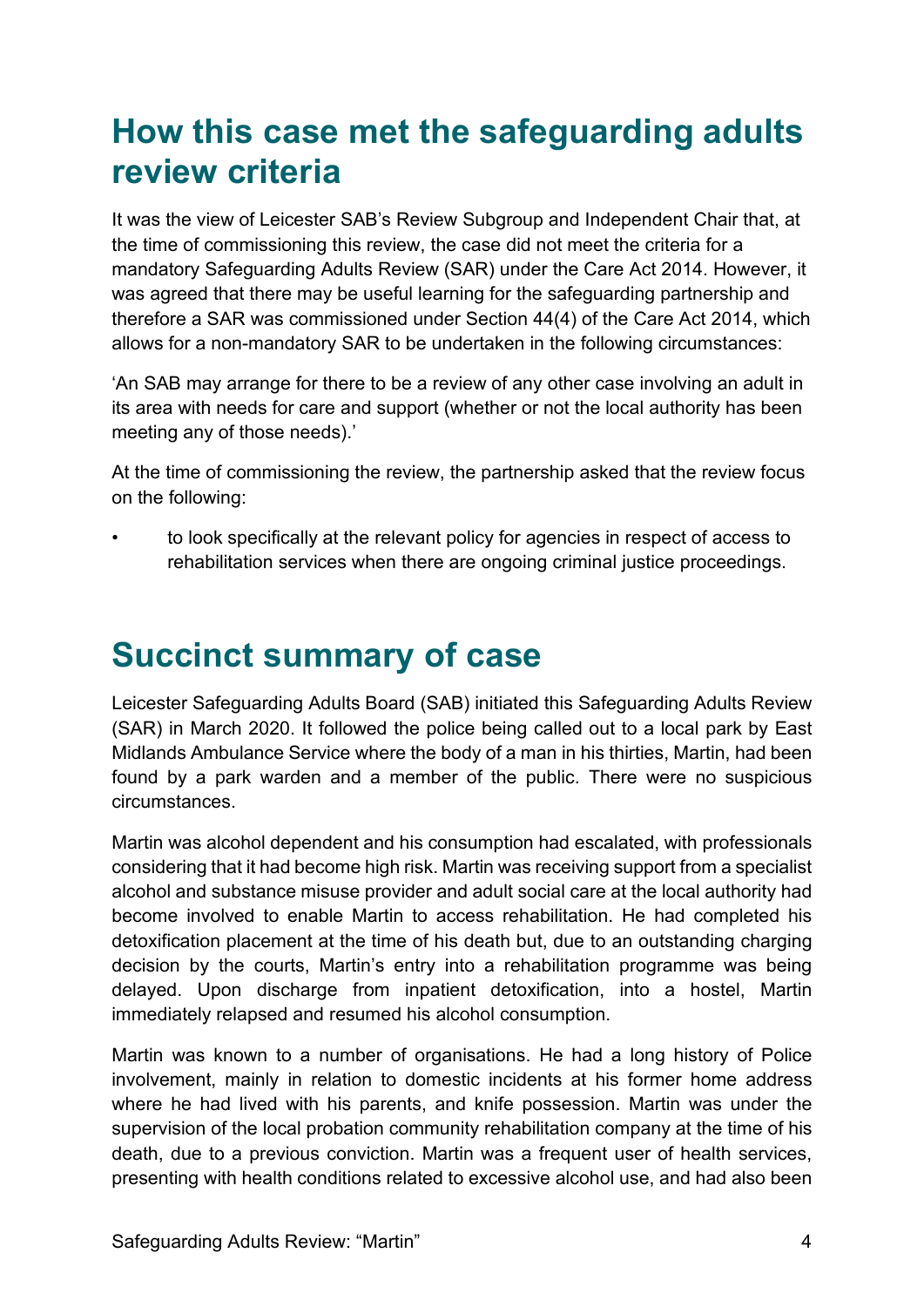involved with mental health services where he often displayed suicidal ideation when intoxicated. His GP was involved in Martin's care, with close contact maintained with the alcohol and substance misuse provider, with records suggesting that he had over 20 attendances at the emergency department of the local hospital between May and November 2019, some of which ended in admission, including two to intensive care. East Midlands Ambulance Service (EMAS) have recorded 12 callouts to Martin from May to November 2019, all of which resulted in him being transported to the emergency department of the local hospital.

Martin's alcohol and substance misuse provider was particularly concerned about the increasing risks to Martin in terms of his self-neglect linked to alcohol misuse. A strategy meeting was held on 21 October, followed by a Vulnerable Adult Risk Management (VARM) meeting on 25 November, with a number of relevant organisations invited. A number of key organisations who were invited and asked to contribute information did not attend the VARM meeting and did not supply information to inform the decision-making at the meeting.

The hostel that Martin was supposed to be staying at upon completion of his inpatient detoxification, from 5 November, did not allow alcohol on the premises so the only way he could continue to drink was to do so elsewhere. Risks were flagged with Martin in discussion with his alcohol support worker that if he collapsed outdoors he would be at risk of hypothermia.

In the three weeks leading up to his death, Martin had drunk to a level of 120+ units per day prompting admissions to the hospital intensive care unit and almost loss of life. When the consequences of continued drinking at this level were discussed with him in hospital, he stated, 'no concern', 'not bothered' and expressed having nothing to live for. A full Mental Health Assessment was requested and the referral was to be completed that day. Although Martin was initially agreeable to this assessment, he later stated he did not want it and left the ward. He was readmitted within a couple of hours that afternoon, on the 28 November, but later self-discharged, again before any assessment could be undertaken.

On the morning of the 29 November, the hostel staff called the specialist alcohol and substance misuse provider to say that Martin had been discharged from hospital at approximately 6:45pm the previous day but had not returned to the hostel and they were concerned for his safety. Martin's body was found later that morning.

#### <span id="page-4-0"></span>**Terms of reference**

The terms of reference for this review were to carry out a piece of work focused specifically on local access to rehabilitation services after detox where there are pending criminal justice proceedings. Information provision was limited to organisational contact with Martin during the scoping period, covering the 6 months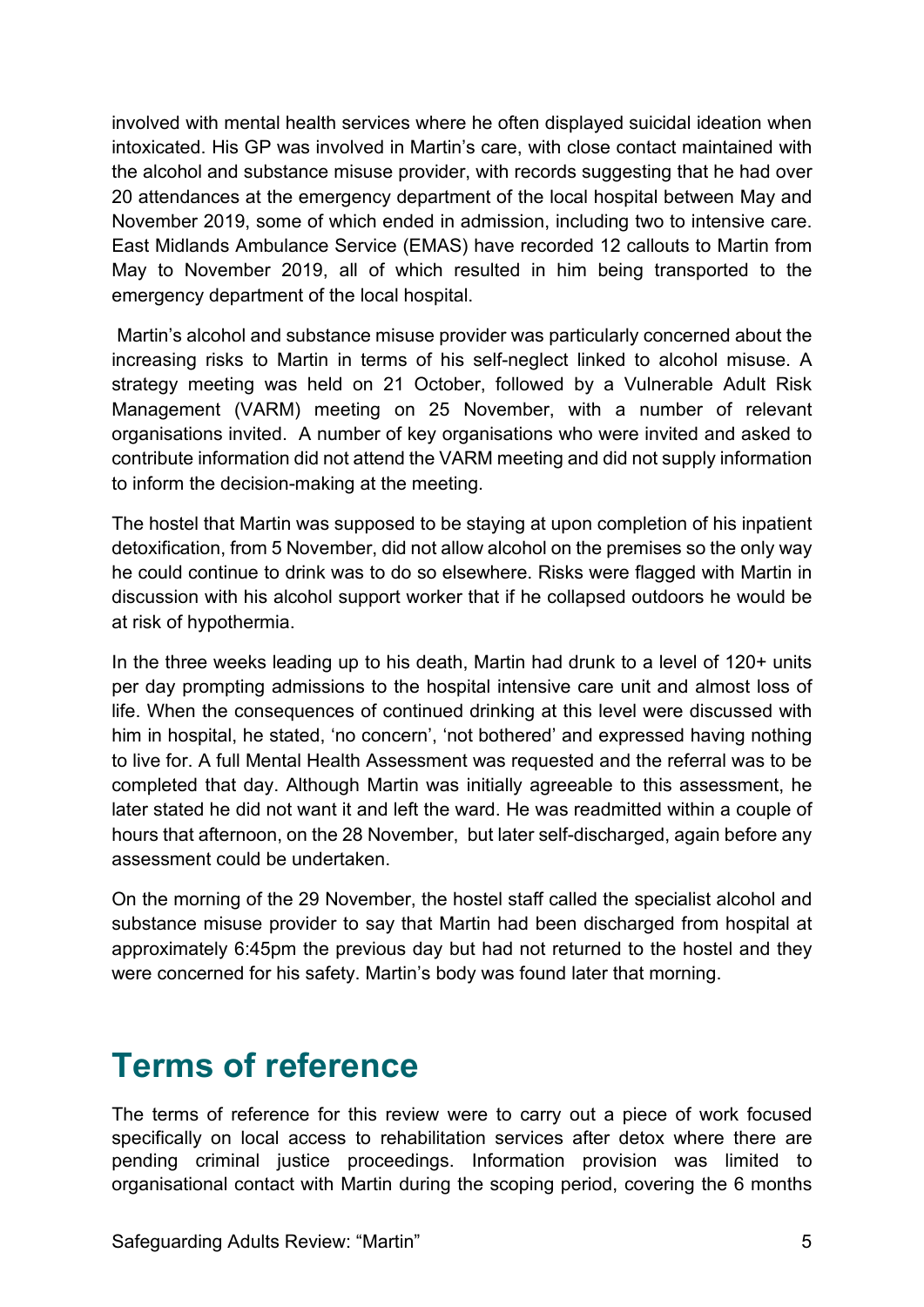leading up to his death, as well as any relevant single or multi-agency policies and procedures.

### <span id="page-5-0"></span>**Methodology**

Due to the limited scope of the review, the methodology selected by the partnership was that of a desktop review of information supplied by organisations who had involvement with Martin. Specific organisations were required to provide details of any policies and explanations of approaches adopted to address circumstances where a person deemed ready to access a rehabilitation programme is subject to criminal justice proceedings which have yet to be finalised. The review was then completed 'in house' with the LSAB Board officer undertaking the desktop review and authoring the report.

#### <span id="page-5-1"></span>**Engagement with the family**

Leicester Safeguarding Adults Board recognises the invaluable contributions family members can make to a review. For this review, the LSAB Board Office has contacted Martin's family who agreed to have some involvement with the review.

#### <span id="page-5-2"></span>**Review team**

The Review Team consisted of members of Leicester Safeguarding Adults Board's Review Subgroup, which included senior safeguarding representatives from the following agencies:

- Leicestershire Police
- DLNR Community Rehabilitation Company
- Leicestershire Partnership NHS Trust
- University Hospitals of Leicester NHS Trust
- Leicester City Adult Social Care
- Leicester City Clinical Commissioning Group
- Leicester City Housing Service
- Leicestershire Fire and Rescue Service
- National Probation Service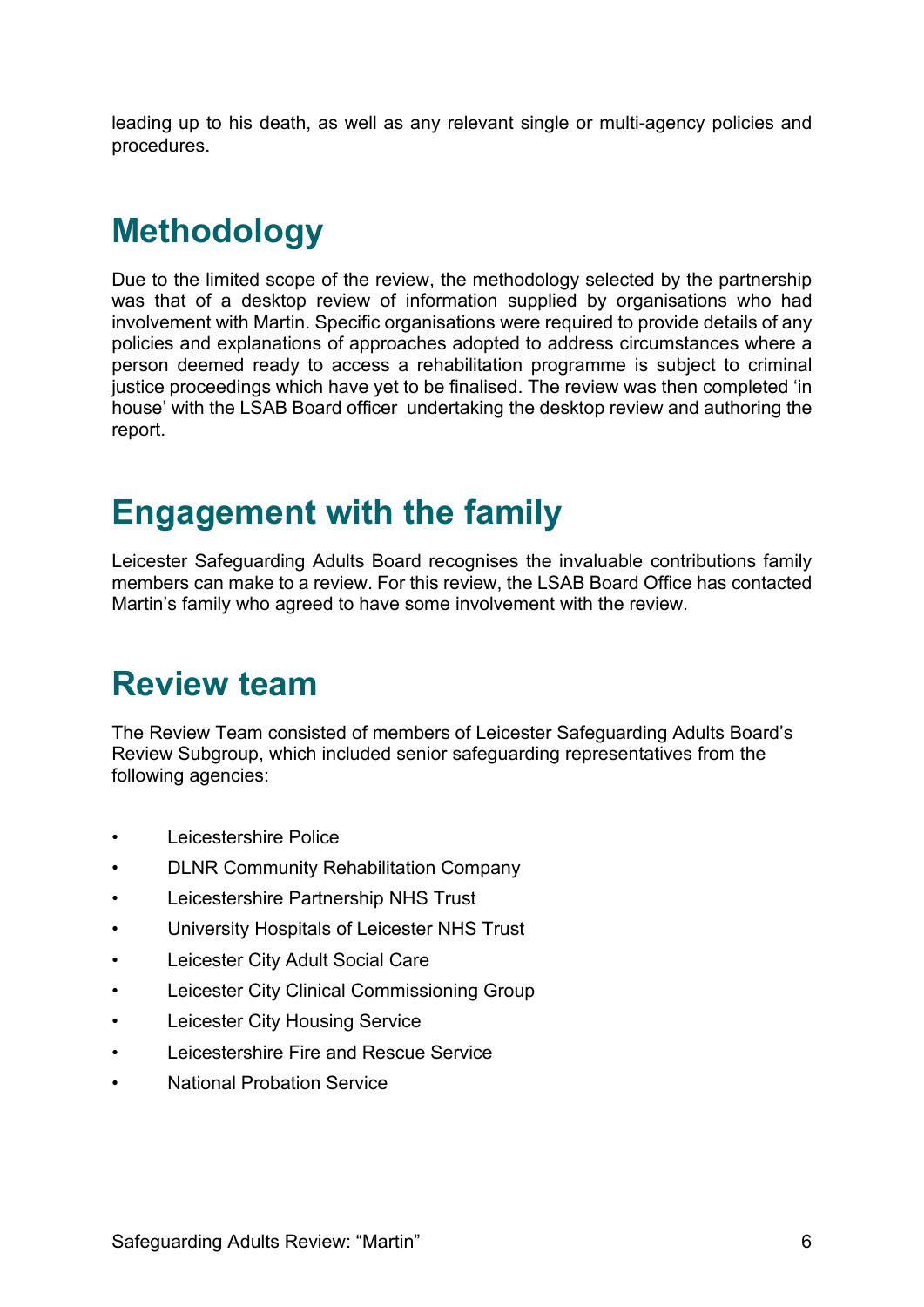### <span id="page-6-0"></span>**Review timeline**

Care Act 2014 statutory guidance identifies that Safeguarding Adults Reviews should be completed 'within 6 months of initiating it, unless there are good reasons for a longer period being required '. In this instance, the review took 4 months from commissioning to the Overview Report being drafted. All agencies worked well together to ensure this review was completed within a reasonable timeframe, so that learning can be progressed whilst it remains current.

| <b>Milestone</b>                                   | <b>Completion date</b> |
|----------------------------------------------------|------------------------|
| <b>SAR REFERRAL RECEIVED</b>                       | February 2020          |
| Referral heard at Review Sub Group                 | February 2020          |
| Trawling letters issued                            | February 2020          |
| <b>Trawl returns</b>                               | <b>March 2020</b>      |
| Review Subgroup recommendation to commission a SAR | <b>March 2020</b>      |
| Recommendation put to Independent Chair            | <b>March 2020</b>      |
| <b>SAR COMMISSIONED</b>                            | <b>March 2020</b>      |
| Methodology agreed                                 | <b>March 2020</b>      |
| Agencies provided information and policies         | <b>June 2020</b>       |
| Board Office initiate engagement with family       | <b>June 2020</b>       |
| Board Office undertake desktop review              | <b>June 2020</b>       |
| <b>OVERVIEW REPORT DRAFTED</b>                     | <b>July 2020</b>       |

#### <span id="page-6-1"></span>**Desktop review findings and analysis**

A number of key organisations involved with Martin were asked to provide their written policies and processes which encompassed what approach should be taken when someone deemed ready for alcohol or substance misuse rehabilitation has pending criminal justice proceedings. Responses from all the organisations confirmed that there was no existing written policy or process and that the local approaches taken were informal and not contained in any policy.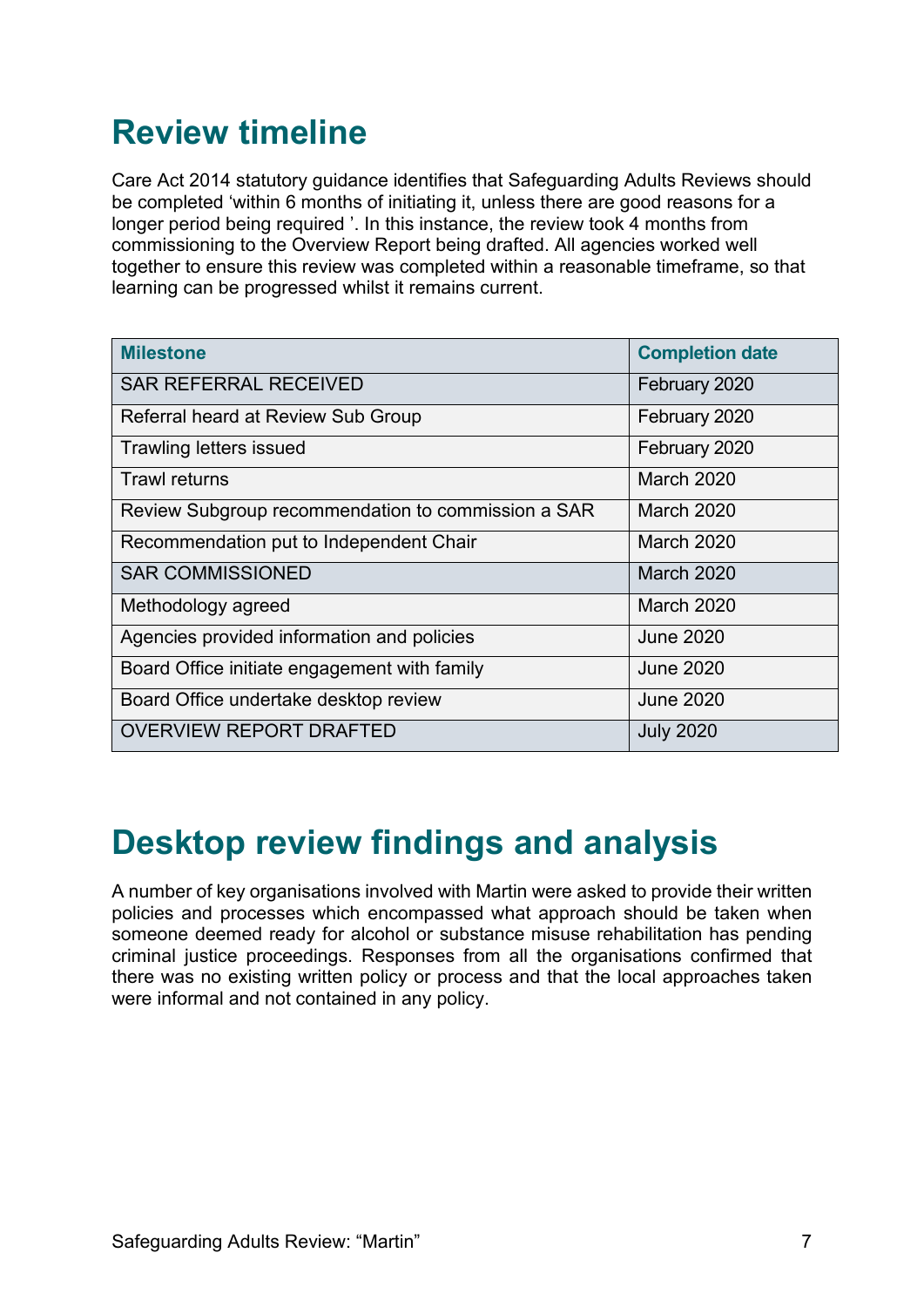| <b>Organisation</b>                        | <b>Description of approach</b>                                                                                                                                                                                                                                                                                                                                                                                                                                                                                                                                                                                                                                                                                                    |
|--------------------------------------------|-----------------------------------------------------------------------------------------------------------------------------------------------------------------------------------------------------------------------------------------------------------------------------------------------------------------------------------------------------------------------------------------------------------------------------------------------------------------------------------------------------------------------------------------------------------------------------------------------------------------------------------------------------------------------------------------------------------------------------------|
| Alcohol and<br>substance<br>misuse service | Our understanding of this policy is based on 12 years<br>managing Criminal justice and community treatment services<br>and is that those who have any pending criminal convictions<br>cannot be considered for residential rehab whilst they have<br>these matters pending. The reason for this in our<br>understanding is that as the individual will be in court in the<br>near future and may get either a custodial sentence or<br>community based sentence with probation requirements, they<br>cannot go to rehab as their stay at rehab may be interrupted<br>and cut short which would have both a detrimental impact on<br>their recovery and also a financial impact as the placement<br>would already be being funded. |
| <b>Adult Social Care</b>                   | There is no guidance/process around people on bail but we do<br>not place anyone in rehab until we know the outcome of the<br>legal process. Presumably we couldn't anyway as they'll have<br>been bailed to a specific address. If someone's on a<br>community order their probation officer may agree to a move<br>to rehab and transfer them to the Probation team wherever the<br>rehab is but that's obviously further down line. We do also<br>make a number of admissions to rehab directly from prison.                                                                                                                                                                                                                   |
| <b>Local CRC</b><br>Probation              | My understanding is that whilst there are matters outstanding<br>that could result in a custodial sentence, admission to rehab is<br>unlikely to occur given the placement could be interrupted.<br>However, this is solely based on anecdotal experience rather<br>than explicit policy/guidance.                                                                                                                                                                                                                                                                                                                                                                                                                                |

The lack of a clear process or policy is problematic on a number of levels:

- Unclear or inconsistent decision-making which may not be in the best interests of the person using services
- No built-in risk management process for the individual or process maps to support practitioners
- Reliance on 'word of mouth' historical approaches which may be outdated
- Lack of clarity of the role of each organisation resulting in misunderstandings and conflict
- Decision-making from one organisation impacting on another organisation's ability to manage risks to the person using services

For Martin, although he had completed his detoxification placement, his planned residential rehabilitation was being delayed pending resolution of his criminal justice matters. This meant that Martin was discharged from inpatient detoxification to a local hostel. Martin unfortunately began to drink again as soon as he returned to Leicester.

In conclusion, there is no existing multi-agency policy or procedure to cover circumstances when a person is deemed ready to access rehabilitation services but has criminal justice matters which have yet to be concluded.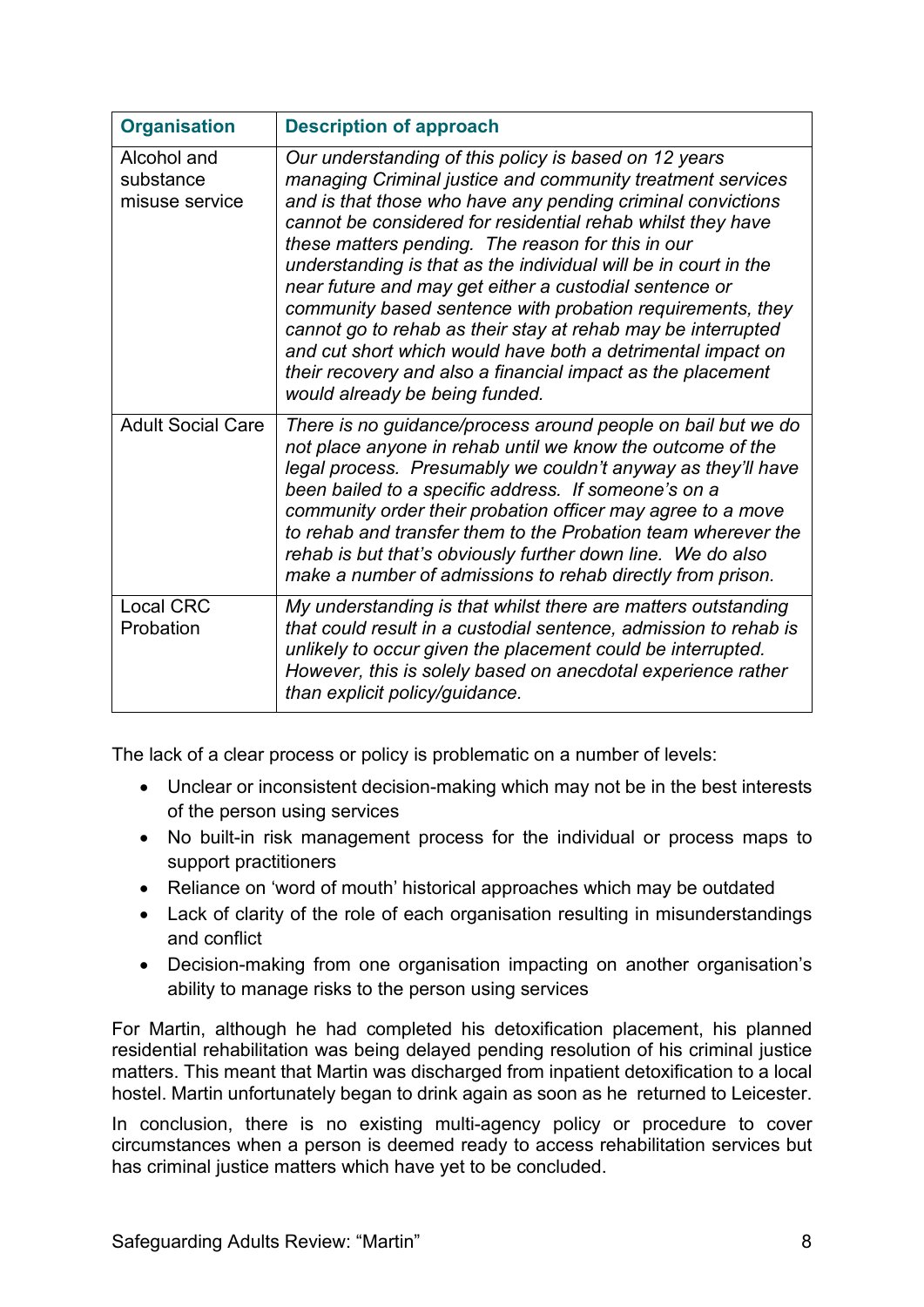Good Practice identified:

- Services negotiated with the detoxification service provider to extend the inpatient stay until hostel accommodation could be arranged so that Martin would not be homeless on his return
- Martin's relative was included in the VARM process, having been invited to, and attended, the VARM meeting.

### <span id="page-8-0"></span>**System findings**

#### *Policies and procedures for alcohol and substance misuse rehabilitation when the person has pending criminal justice proceedings*

*Case finding:* Organisations did not have access to a policy or guidance to support them in considering rehabilitation access for Martin.

*System finding:* There is no formal local policy or procedure to guide professionals in the situation where someone who has completed detoxification is ready to access alcohol or substance misuse rehabilitation services but has pending criminal justice proceedings. This meant that, for Martin, organisations adopted a blanket approach that they do not place anyone in rehabilitation until the outcome of the legal process is known.

#### *Attendance at Vulnerable Adult Risk Management (VARM) meetings*

*Case finding: Key o*rganisations did not attend the VARM meeting set up to discuss the risks to Martin and to formulate strategies to manage those risks.

*System finding:* Key organisations did not provide representation at the VARM meeting and did not provide information in advance of the meeting to contribute to discussion and risk management.

In this case, the key agencies were Police, Adult Social Care, the GP and Probation Community Rehabilitation Company (CRC).

It is unclear whether attendance was pursued by the alcohol and drugs misuse service provider, who organised the VARM meeting, or whether the minutes had been distributed to invitees, whether they attended or not, as part of post-meeting actions. It is noted, however, that the VARM meeting was held on 25 November and Martin died on 29 November, giving little time for minutes to be finalised and circulated nor for actions to be followed-up.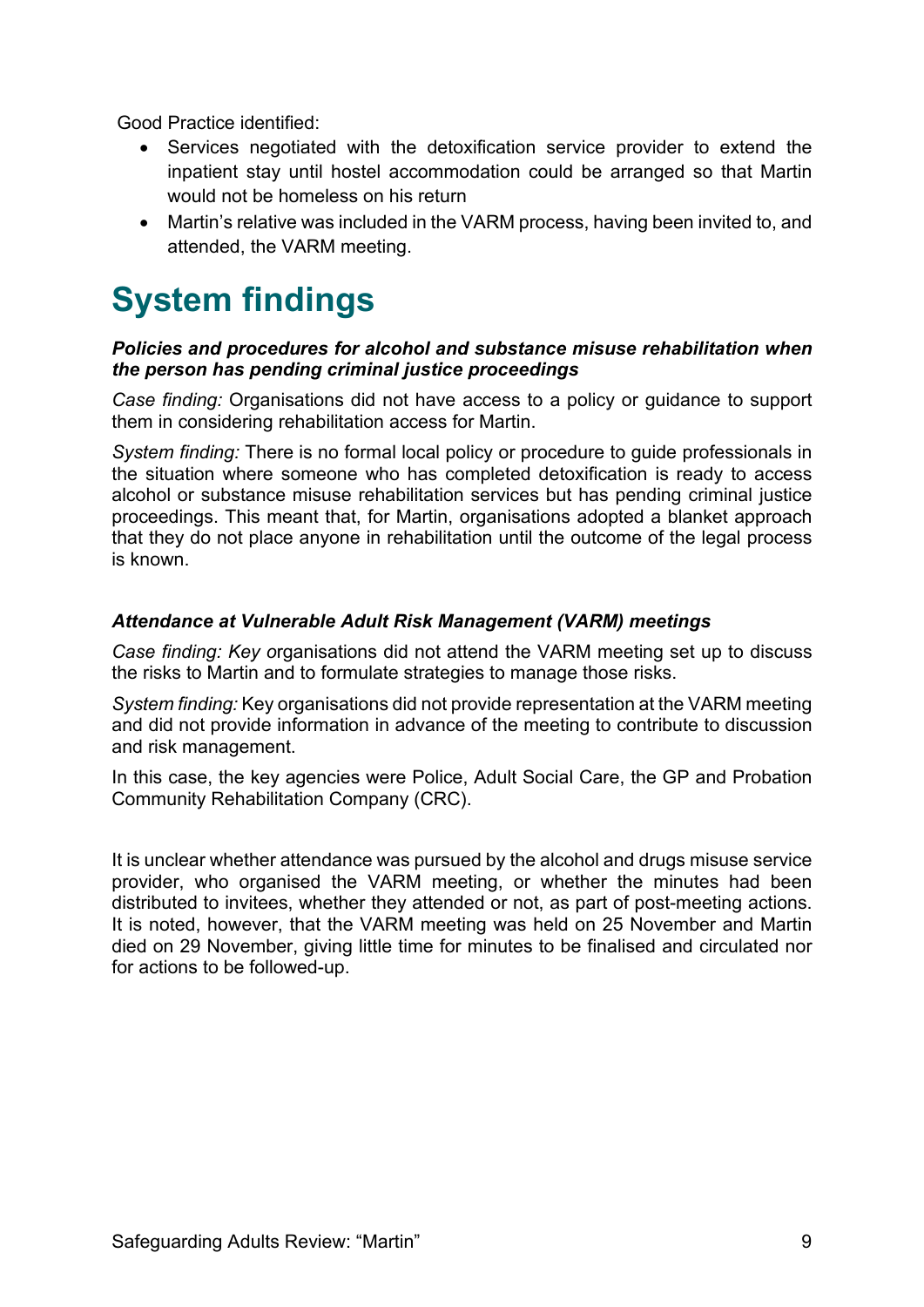### <span id="page-9-0"></span>**Multi-agency recommendations**

| <b>Theme</b>                                                                                                                                                                         | <b>Recommendation</b>                                                                                                                                                                                                                                                                                                                                                  | <b>Responsible</b><br><b>Organisation</b>                                          |
|--------------------------------------------------------------------------------------------------------------------------------------------------------------------------------------|------------------------------------------------------------------------------------------------------------------------------------------------------------------------------------------------------------------------------------------------------------------------------------------------------------------------------------------------------------------------|------------------------------------------------------------------------------------|
| Policy or<br>process for<br>alcohol or<br>substance<br>misuse<br>rehabilitation<br>when the<br>person using<br>services is<br>awaiting a<br>criminal justice<br>charging<br>decision | Multi-agency practice guidance should be<br>produced to govern decision-making, and the<br>role of organisations, when a person deemed<br>ready to enter alcohol or substance misuse<br>rehabilitation is awaiting a criminal justice<br>charging decision. This should cover<br>circumstances including:<br>when rehabilitation should, and should not,<br>be delayed | Alcohol and<br>substance<br>misuse service<br>provider<br><b>Adult Social Care</b> |
|                                                                                                                                                                                      | risk mitigation plans to manage risks to a<br>person during any delay in accessing the<br>planned rehabilitation placement.                                                                                                                                                                                                                                            |                                                                                    |
| <b>VARM</b> meeting<br>attendance                                                                                                                                                    | The organisations who did not attend the<br>VARM meeting should be asked to review<br>their organisational response and provide<br>assurance that it was in line with the LLR<br>VARM policy, encompassing the points<br>below and giving consideration to sharing<br>any learning internally:                                                                         | Police<br>GP<br><b>CRC</b> Probation<br><b>Adult Social Care</b>                   |
|                                                                                                                                                                                      | Whether attendance should have been<br>prioritised<br>If attendance should not have been<br>prioritised, whether information relevant to<br>managing risks to Martin could have been<br>shared in advance of the meeting to aid<br>decision-making<br>Whether the correct staff were invited, for<br>example allocated workers, and whether the                        |                                                                                    |
|                                                                                                                                                                                      | reasons for required attendance were<br>explored prior to the meeting.                                                                                                                                                                                                                                                                                                 |                                                                                    |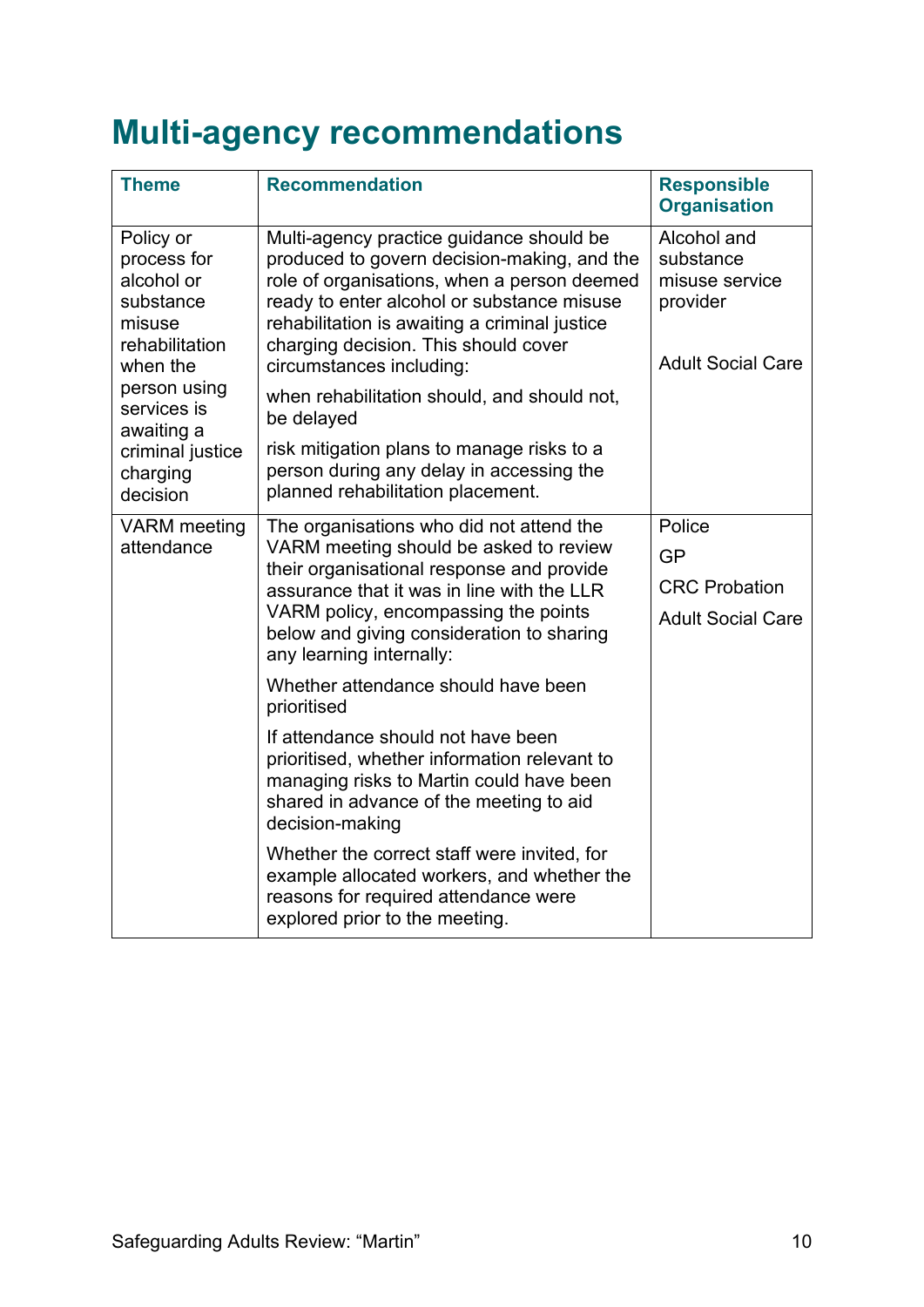### <span id="page-10-0"></span>**Appendix 1: Combined chronology of key events**

#### <span id="page-10-1"></span>**Timeline**

| <b>Date</b>       | <b>Description</b>                                                                                                                                                                                                                                                                                                                    |
|-------------------|---------------------------------------------------------------------------------------------------------------------------------------------------------------------------------------------------------------------------------------------------------------------------------------------------------------------------------------|
| March<br>2019     | Martin referred into alcohol misuse treatment and was offered an<br>assessment appointment to re-enter treatment. He then failed to<br>attend for two scheduled assessment appointments                                                                                                                                               |
| April 2019        | Assault on mother and criminal damage at family home                                                                                                                                                                                                                                                                                  |
|                   | Martin appeared at Leicester Magistrates Court and was sentenced<br>to a 12-month Community Order with a 6-month Alcohol Treatment<br>Requirement (ATR) and 10 days Rehabilitation Activity Requirement<br>(RAR). The case was assessed as posing a medium risk of harm<br>and medium likelihood of reoffending.                      |
| <b>June 2019</b>  | Martin attended his alcohol misuse service appointment intoxicated<br>making threats to harm his parents. Reported to his parents and<br>Police.                                                                                                                                                                                      |
|                   | Martin is arrested for possession of knives                                                                                                                                                                                                                                                                                           |
|                   | Martin appeared at Leicester Magistrates Court for a further offence<br>and was sentenced to a concurrent 12-month Suspended Sentence<br>Order comprising of 3 months suspended imprisonment and a<br>further 5 days RAR (Statutory Alcohol Treatment Requirement<br>delivered by a specialist alcohol and substance misuse provider. |
| <b>July 2019</b>  | A referral was made to the local authority Substance Misuse Team<br>by the alcohol and substance misuse provider requesting an<br>assessment for residential rehabilitation.                                                                                                                                                          |
| September<br>2019 | Martin was arrested for damage at his parents address. He was<br>arrested and released on bail with conditions for a CPS decision.                                                                                                                                                                                                    |
|                   | The local authority Substance Misuse Team worker arranged a<br>screening assessment for a 14-day detox with Martin and the alcohol<br>and substance misuse provider to attend.                                                                                                                                                        |
| October<br>2019   | Professionals Meeting arranged to be attended by the various<br>agencies/professionals involved in Martin's care and treatment with<br>a view to collectively plan a way forward to support and safeguard<br>him. It was decided that action would be taken forward by way of a<br>Vulnerable Adult Risk Management (VARM) meeting.   |
|                   | Police advised Martin was in police custody due to threats made<br>against his parents.                                                                                                                                                                                                                                               |
|                   | Martin enters inpatient detox and the provider agrees to extend it so<br>that he could remain there until November 2019 when a place at a<br>hostel had been confirmed for post detox discharge.                                                                                                                                      |